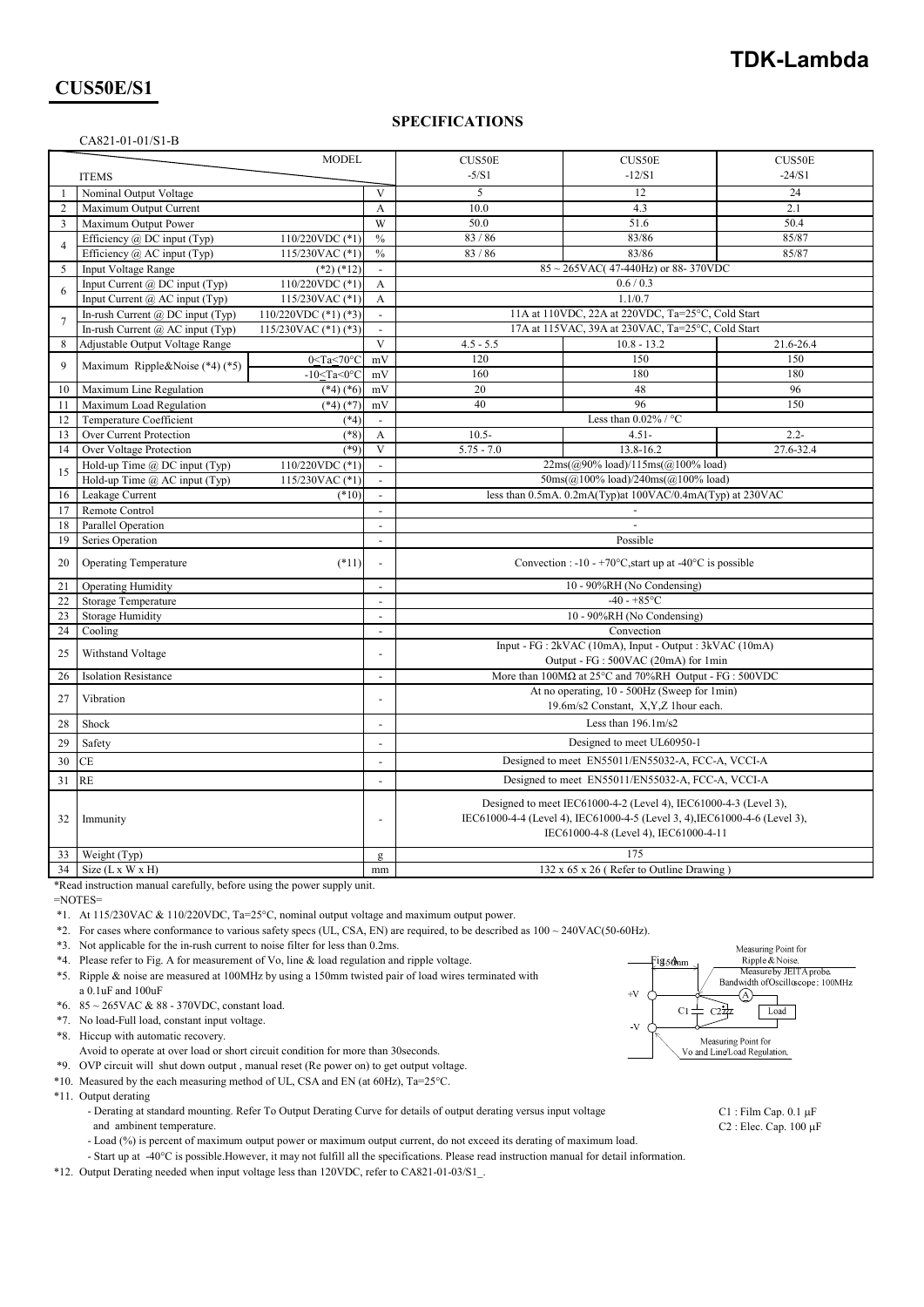### **CUS50E/S1**

## **OUTPUT DERATING**

CA821-01-02/S1

| Ta $(^{\circ}C)$ | LOADING CONDITION(%) |  |
|------------------|----------------------|--|
|                  | MOUNTING A, B, C     |  |
| $-10 - +50$      | 100                  |  |
| ናበ               |                      |  |
|                  |                      |  |

### \*COOLING: CONVECTION COOLING \*COOLING: FORCED AIR COOLING

| Ta $(^{\circ}C)$ | LOADING CONDITION(%) |
|------------------|----------------------|
|                  | MOUNTING A, B, C     |
| $-10 - +60$      | 100                  |
|                  |                      |

Air Velocity≥0.7m/s: Air must flow through component side.